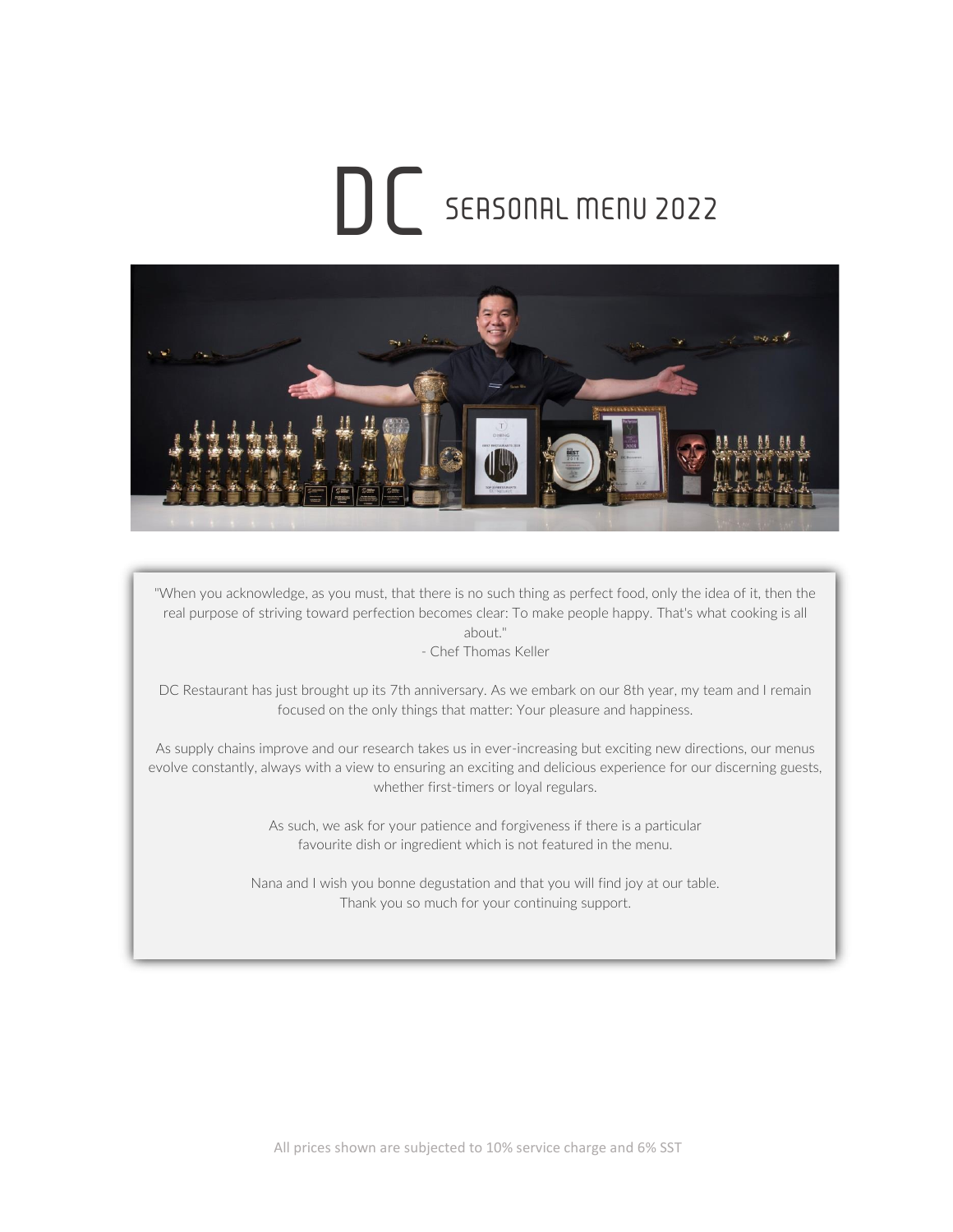### ADD-ON ALA CARTE

**Beluga caviar service (50grams)**

Butter blinis | chive cream **RM 998**

#### **½ dozen Fine de Bretagne No1**

Pear and ginger granité | charred jalapeno | fresh rose apple

**RM 298**

#### **Echo of the sea with Hokkaido Snow Crab (V4)**

Cold angel hair pasta in signature truffle sauce and crab liver custard

**RM 350**

#### **Burger lobster roll**

½ Brittany blue lobster – French dipped in lobster sauce américaine | Vienna roll | tarragon butter **RM 158**

#### **Rougie Foie gras**

Petit pois velouté | chewy chitose strawberry | apple cider foam | jus

**RM 88**

**Scottish diver scallops** Watercress | marble gluten free pasta | whipped mariniere sauce | wild French asparagus

**RM 188**

**Brittany Blue Rock Lobster** 

Poached in 8yr Hua Tiao rice wine | petit pois velouté | white asparagus with smoked sabayon **RM 288**

**A5 tomahawk from Kagawa prefecture – for 4-6pax (pre-order) RM 3500**

**Local Cherry-Valley dry aged duck supreme**

Sauce truffe aux royale and morels

**RM 148**

**A.O.P Le poulet de bresse en rôtie – for 4-6pax (pre-order)**

Enrobed with black truffles | roasted with 40 cloves of garlic | sauce royale aux truffe

**RM 798**

**French dover sole à la Meunière (serves 2)**

Whipped beurre blanc | glazed Japanese navet and potato gnocchi

#### **RM 280**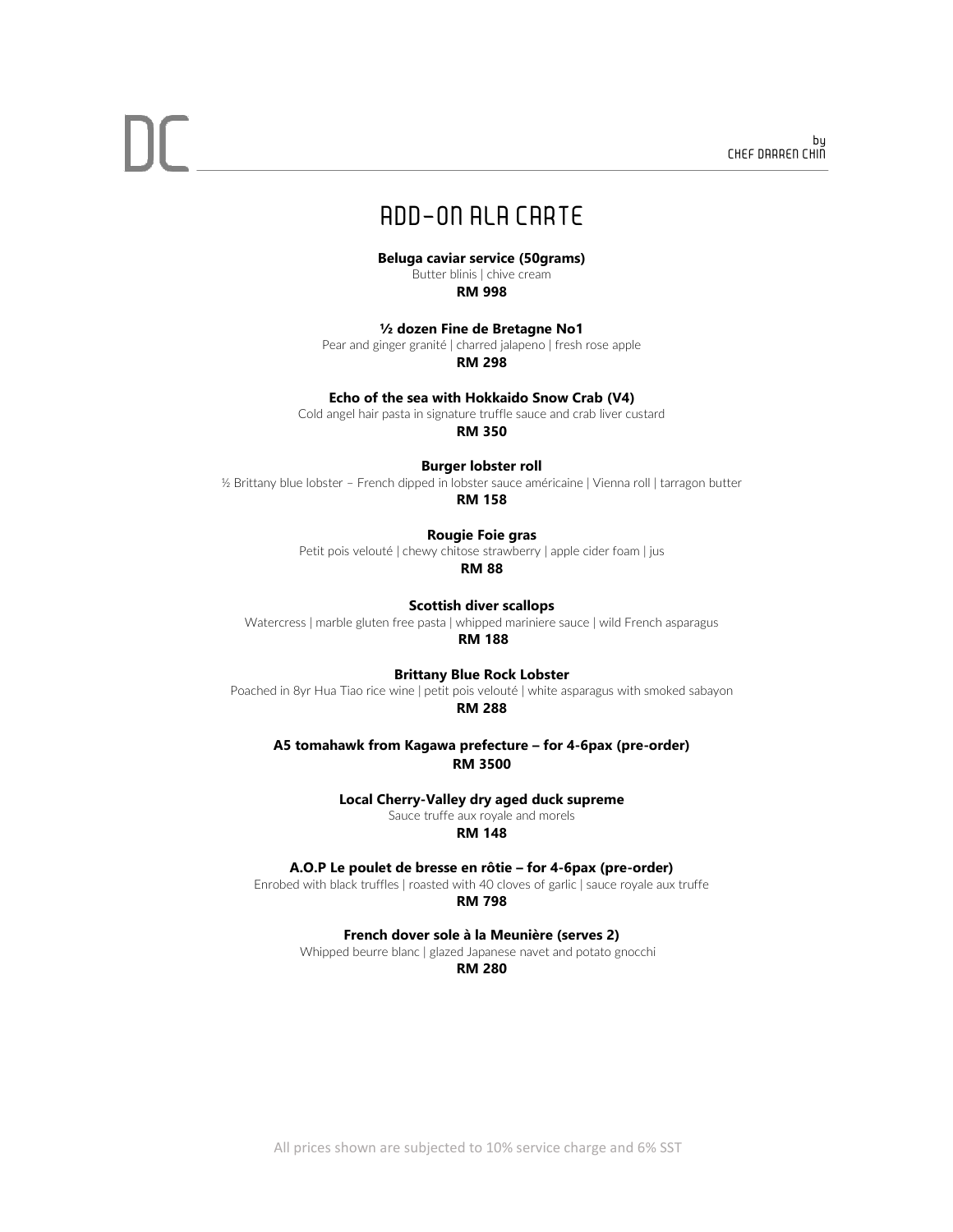

### LE MENU EMPEREUR

#### **Caviar butter with assortment of breads and pastries**

**\*\*\*\*\***

**Amuse bouche**

**\*\*\*\*\*** 

#### **Oyster Fine de Bretagne No1**

Pear and ginger granité | charred jalapeno | fresh rose apple

**\*\*\*\*\***

#### **Scottish diver scallops**

Watercress | marble gluten free pasta | whipped mariniere sauce | wild French asparagus

**\*\*\*\*\***

#### **Tempura handroll with snow crab and Hokkaido Bafun Uni**

Ikura-ponzu | bentong ginger | carrot purée

**\*\*\*\*\*** 

#### **DC X Grand Imperial**

Wild caught Black-gold river patin from Rajang River, Sarawak Glazed white asparagus and roasted buckwheat

**\*\*\*\*\***

#### **Echo of the sea with Live Hokkaido Snow Crab (V4)**

Cold angel hair pasta in signature imperial truffle sauce and crab liver custard

**\*\*\*\*\*** 

#### **Seasonal fruit sorbet**

**\*\*\*\*\***

#### **A5 Miyazaki Picanha steak**

Roasted rice sauce | shallots | long leaf coriander | glazed butternut squash with snow crab and caviar

**Or Brittany Blue rock lobster** 

Poached in 8yr Hua Tiao rice wine | petit pois velouté | white asparagus with smoked sabayon **Or**

#### **DC's roasted rack of lamb**

Roasted onion au gratin with Korean white barley | truffle celeriac purée

#### **Or**

#### **Local Cherry-Valley dry aged duck supreme**

Sauce truffe aux royale and morels

#### **\*\*\*\*\***

*Choice of either cheese or dessert by Pastry Chef Hazel Chan*

#### **Fromage Blanc light cheese parfait**

Mango yuzu jelly | salty sable Breton | mini meringue cigarettes

#### **Or Boozy Baba au rhum**

In malibu syrup | vanilla chantilly | passionfruit cream | lemon grass-pandan granité **Or**

#### **Le Fromage**

5 types of A.O.P cheeses | signature truffle brie sandwich | fresh wild flower honeycomb from Chiang Mai

RM 998 p/p RM 1498 p/p (with food and wine pairing)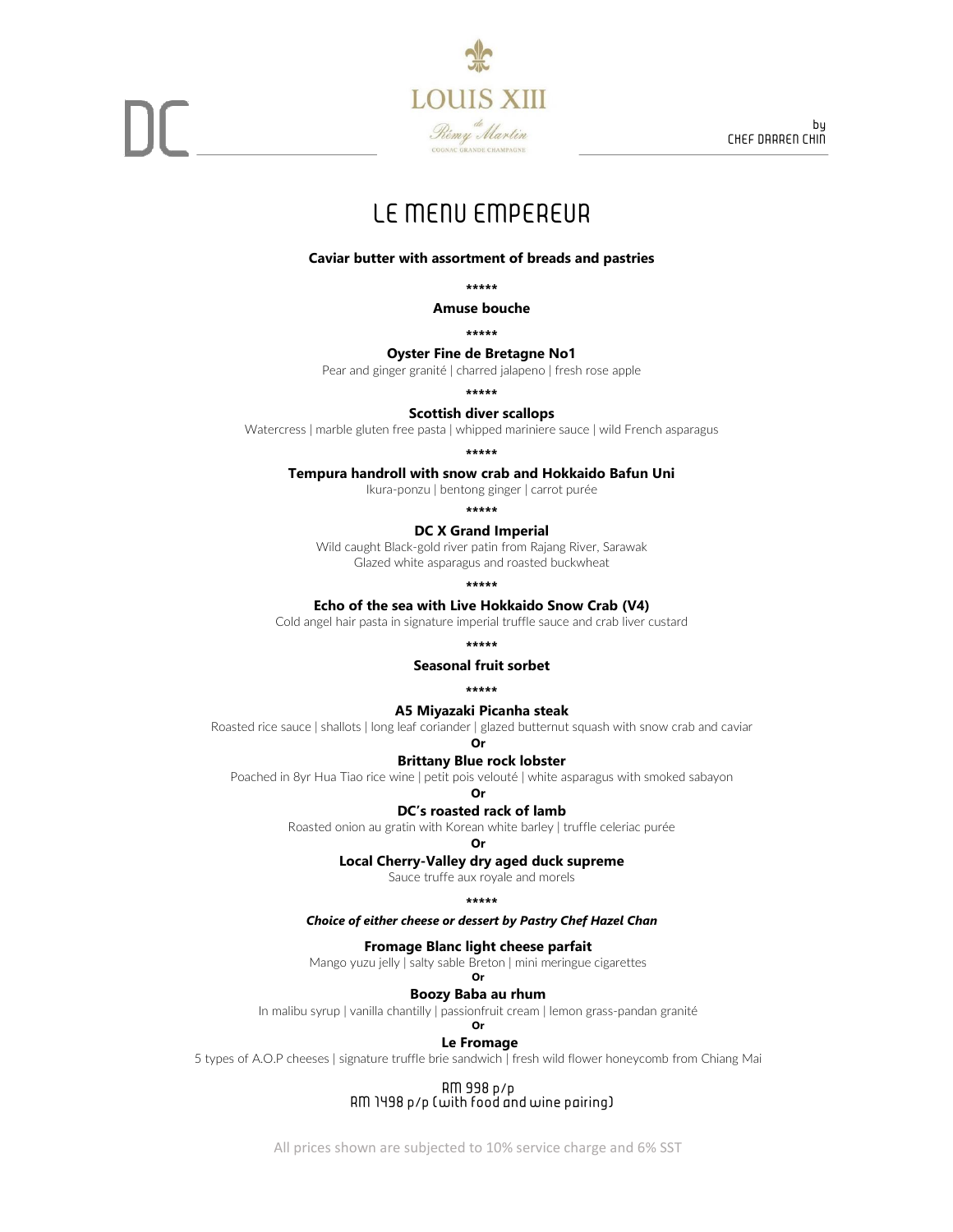

### SAKE PAIRING MENU

**Caviar butter with assortment of breads and pastries**

**\*\*\*\*\***

**Amuse bouche**

*Shichiken, Yama no Kasumi, Sparkling sake NV*

**\*\*\*\*\*** 

**Oyster Fine de Bretagne No1**

Pear and ginger granité | charred jalapeno | fresh rose apple **\*\*\*\*\*** 

**Tempura handroll with snow crab and Hokkaido Bafun Uni** 

Ikura-ponzu | bentong ginger | carrot purée

*Kuheiji, Betsuatsurae, Yamadanishiki, Junmai Daiginjo 2019*

**\*\*\*\*\*** 

**Hokkaido scallops** 

Watercress | marble gluten free pasta | whipped mariniere sauce | wild French asparagus *Kuheiji, Voyage, Yamadanishiki, Junmai Ginjo 2019*

**\*\*\*\*\***

**"Echo of the sea" – (original)**

Cold angel hair pasta in signature truffle sauce | Hokkaido uni | cured amaebi | snow crab *Kuheiji, Human, Yamadanishiki, Junmai Daiginjo 2019*

**\*\*\*\*\***

**Seasonal fruit sorbet**

**\*\*\*\*\***

**Brittany Blue rock lobster** 

Poached in 8yr Hua Tiao rice wine | petit pois velouté | white asparagus with smoked sabayon

**Or**

**Seasonal fish of the day** 

Whipped beurre blanc | glazed Japanese navet and potato gnocchi

*Daishichi, Kimoto, Gohyakumangoku, Junmai*

**\*\*\*\*\*** 

*Choice of either cheese or dessert by Pastry Chef Hazel Chan* 

**Fromage Blanc light cheese parfait**

Mango yuzu jelly | salty sable Breton | mini meringue cigarettes **Or**

**Boozy Baba au rhum** 

In malibu syrup | vanilla chantilly | passionfruit cream | lemon grass-pandan granité

**Or**

**Le Fromage**

5 types of A.O.P cheeses | signature truffle brie sandwich | fresh wild flower honeycomb from Chiang Mai *Daishichi, Kimoto, Umeshu*

RM 998 p/p (with food and sake pairing)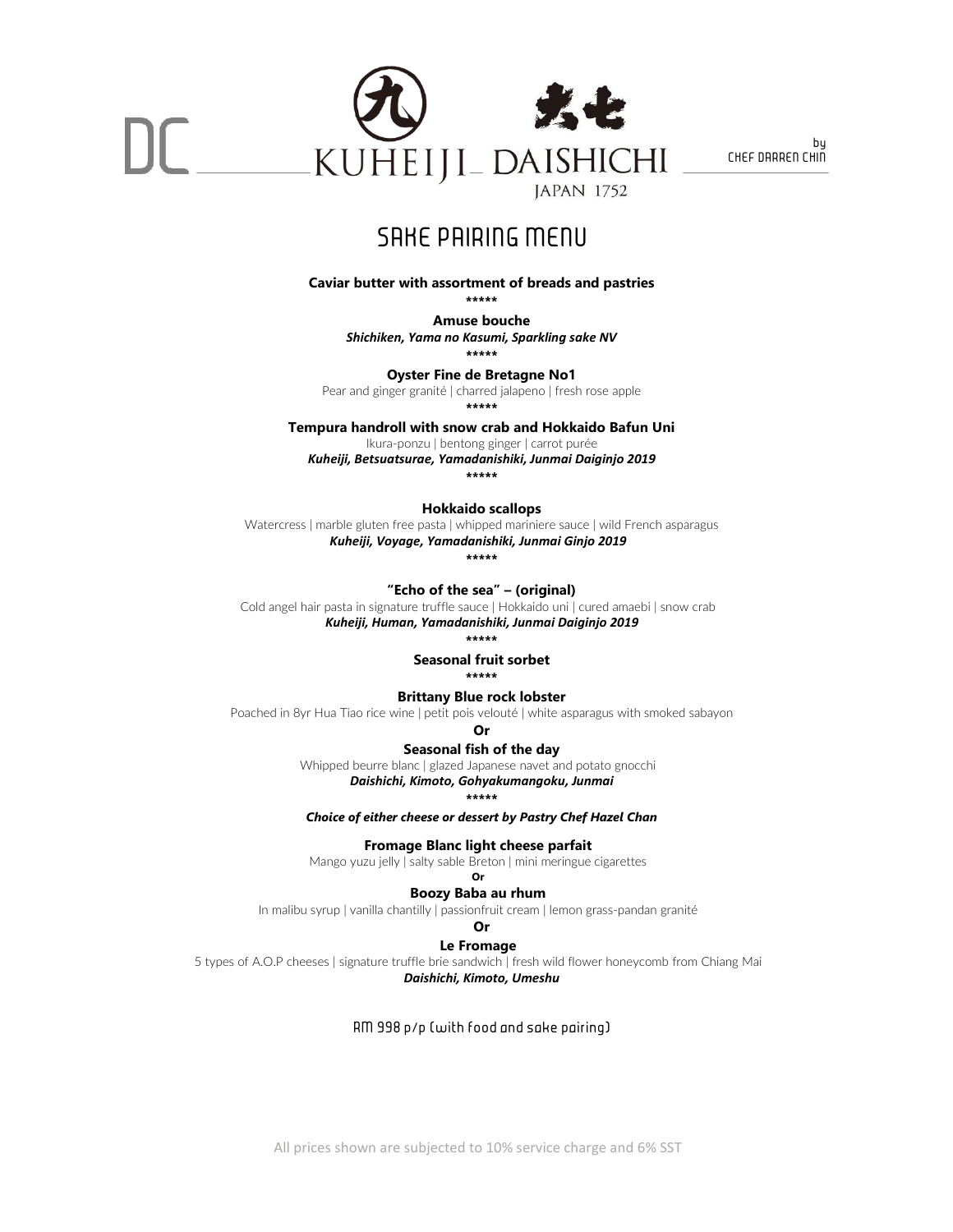#### LE MENU "FRUITS DE MER" 7 COURSE MENU

**Caviar butter with assortment of breads and pastries** 

**\*\*\*\*\*** 

**Amuse bouche**

**\*\*\*\*\*** 

**Hokkaido scallops** 

Watercress | marble gluten free pasta | whipped mariniere sauce | wild French asparagus

**\*\*\*\*\*** 

#### **Tempura handroll with snow crab and Hokkaido Bafun Uni**

Ikura-ponzu | bentong ginger | carrot purée

**\*\*\*\*\***

#### **Galician octopus**

Ajo-Blanco (chilled almond soup) | fresh grapes | bottarga pearls | squid ink powder

**\*\*\*\*\***

**"Son in law eggs"**

Foie gras | pommes anna | dehydrated white onion | tamarind sauce with lemon grass **\*\*\*\*\*** 

**"Echo of the sea" – (original)**

Cold angel hair pasta in signature truffle sauce | Hokkaido uni | cured amaebi | snow crab

**\*\*Upgrade\*\***

#### **Echo of the sea with Live Hokkaido Snow Crab (V4)**

Cold angel hair pasta in signature truffle sauce and crab liver custard

**RM 298**

**\*\*\*\*\* Seasonal fruit sorbet** 

**\*\*\*\*\*** 

#### **Local Cherry-Valley dry aged duck supreme**

Sauce truffe aux royale and morels

**Or**

#### **DC's roasted rack of lamb**

Roasted onion au gratin with Korean white barley | truffle celeriac purée

#### **Or**

**Seasonal fish of the day** 

Whipped beurre blanc | glazed Japanese navet and potato gnocchi

**Or**

#### **\*\*supplement protein upgrade\*\***

**A5 Miyazaki tenderloin**

With roasted butternut squash | turnip | shiitake | snow crab | caviar

**RM 198 Or**

#### **Brittany Blue Rock Lobster**

Poached in 8yr Hua Tiao rice wine | petit pois velouté | white asparagus with smoked sabayon

**RM 198**

#### **\*\*\*\*\***

#### *Choice of either cheese or dessert by Pastry Chef Hazel Chan*

#### **Fromage Blanc light cheese parfait**

Mango yuzu jelly | salty sable Breton | mini meringue cigarettes

**Or**

#### **Boozy Baba au rhum**

In malibu syrup | vanilla chantilly | passionfruit cream | lemon grass-pandan granité

#### **Or Le Fromage**

5 types of A.O.P cheeses | signature truffle brie sandwich | fresh wild flower honeycomb from Chiang Mai

#### RM 768 p/p RM 1268 p/p (with food and wine pairing)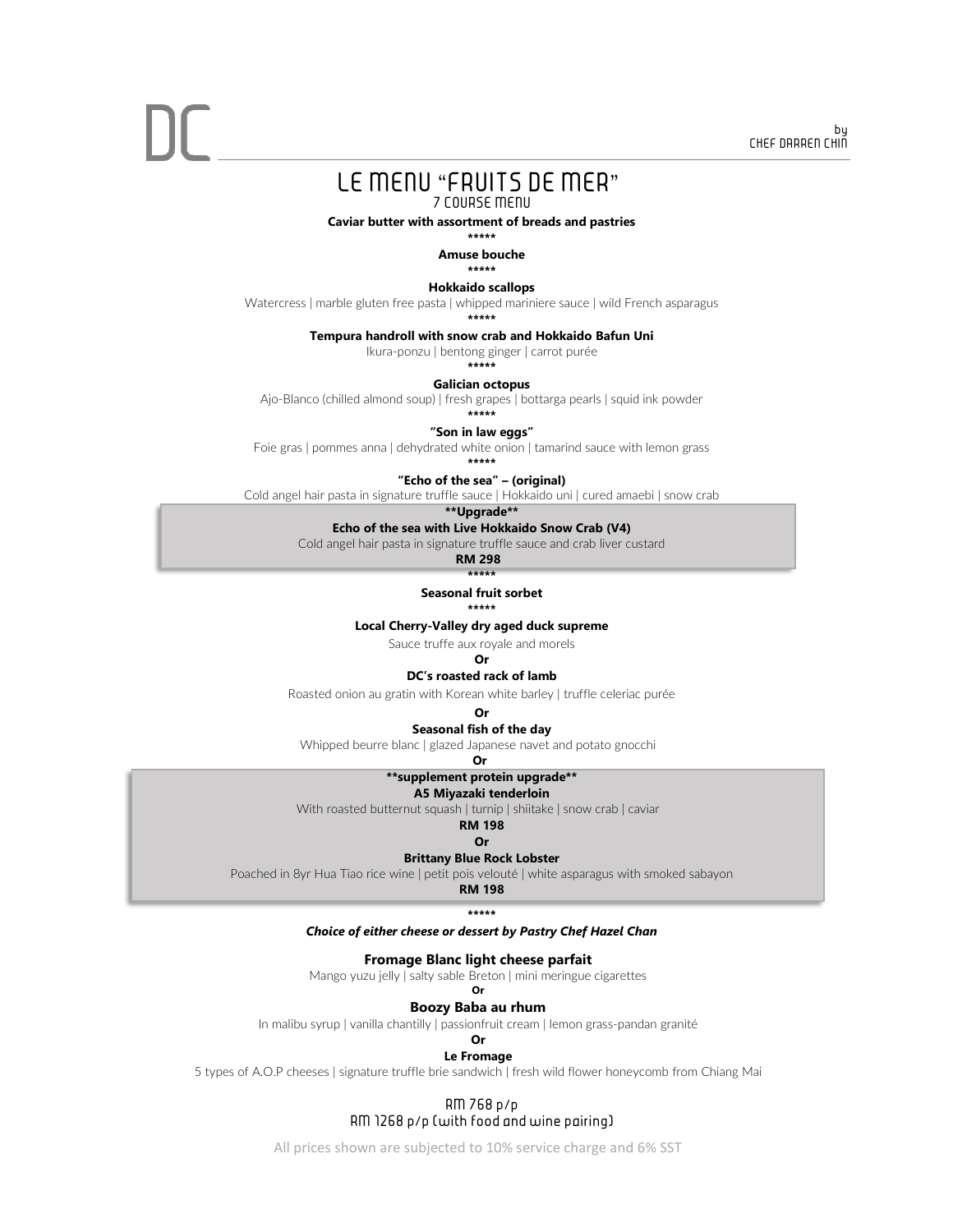## LE MENU "FRUITS DE MER"

5 COURSE MENU

**Caviar butter with assortment of breads and pastries** 

**\*\*\*\*\*** 

**Amuse bouche**

**\*\*\*\*\*** 

**Hokkaido scallops** 

Watercress | marble gluten free pasta | whipped mariniere sauce | wild French asparagus

**\*\*\*\*\***

**Tempura handroll with snow crab and Hokkaido Bafun Uni**

Ikura-ponzu | bentong ginger | carrot purée

**\*\*\*\*\***

**"Echo of the sea" – (original)**

Cold angel hair pasta in signature truffle sauce | Hokkaido uni | cured amaebi | snow crab

**\*\*Upgrade\*\***

#### **Echo of the sea with Live Hokkaido Snow Crab (V4)**

Cold angel hair pasta in signature truffle sauce and crab liver custard

**RM 298 \*\*\*\*\***

**Seasonal fruit sorbet** 

**\*\*\*\*\***

**Local Cherry-Valley dry aged duck supreme**

Sauce truffe aux royale and morels

**Or**

#### **DC's roasted rack of lamb**

Roasted onion au gratin with Korean white barley | truffle celeriac purée

#### **Or**

**Seasonal fish of the day** 

Whipped beurre blanc | glazed Japanese navet and potato gnocchi

**Or**

#### **\*\*supplement protein upgrade\*\***

#### **A5 Miyazaki tenderloin**

With roasted butternut squash | turnip | shiitake | snow crab | caviar

**RM 198 Or**

#### **Brittany Blue Rock Lobster**

Poached in 8yr Hua Tiao rice wine | petit pois velouté | white asparagus with smoked sabayon

**RM 198 \*\*\*\*\*** 

#### *Choice of either cheese or dessert by Pastry Chef Hazel Chan*

**Fromage Blanc light cheese parfait**

Mango yuzu jelly | salty sable Breton | mini meringue cigarettes

#### **Or**

**Boozy Baba au rhum** 

In malibu syrup | vanilla chantilly | passionfruit cream | lemon grass-pandan granité

#### **Or Le Fromage**

5 types of A.O.P cheeses | signature truffle brie sandwich | fresh wild flower honeycomb from Chiang Mai

#### RM 598 p/p

RM 948 p/p (with food and wine pairing)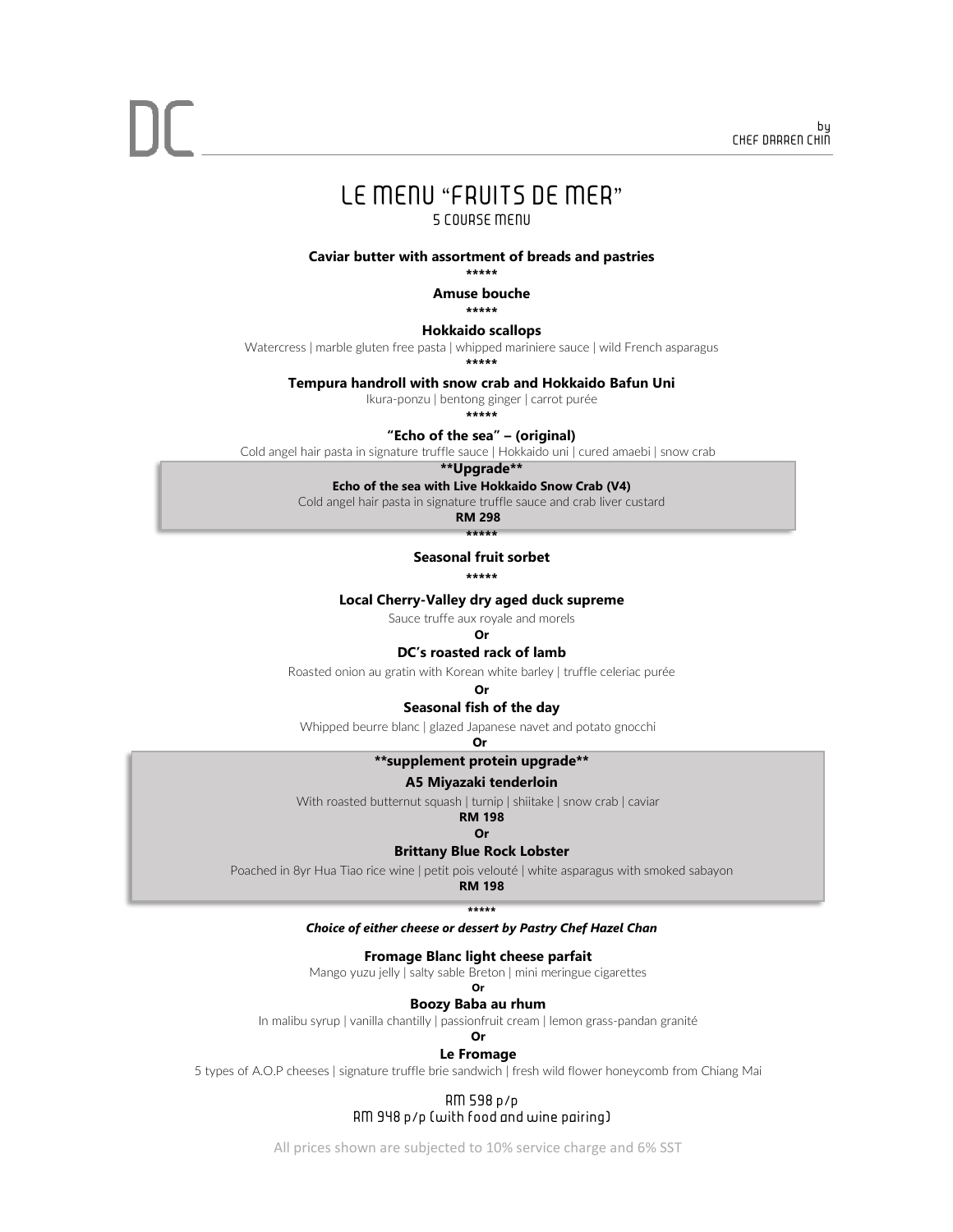## LE MENU "FRUITS DE MER"

#### 4 COURSE MENU

**Caviar butter with assortment of breads and pastries**

**\*\*\*\*\*** 

**Amuse bouche**

**\*\*\*\*\*** 

#### **Hokkaido scallops**

Watercress | marble gluten free pasta | whipped mariniere sauce | wild French asparagus

**\*\*\*\*\*** 

#### **"Echo of the sea" – (original)**

Cold angel hair pasta in signature truffle sauce | Hokkaido uni | cured amaebi | snow crab

**\*\*Upgrade\*\***

#### **Echo of the sea with Live Hokkaido Snow Crab (V4)**

Cold angel hair pasta in signature truffle sauce and crab liver custard

**RM 298**

**\*\*\*\*\*** 

#### **Seasonal fruit sorbet**

**\*\*\*\*\*** 

#### **Local Cherry-Valley dry aged duck supreme**

Sauce truffe aux royale and morels

**Or**

**DC's roasted rack of lamb**

Roasted onion au gratin with Korean white barley | truffle celeriac purée

#### **Or**

#### **Seasonal fish of the day**

Whipped beurre blanc | glazed Japanese navet and potato gnocchi

**Or**

#### **\*\*supplement protein upgrade\*\***

#### **A5 Miyazaki tenderloin**

With roasted butternut squash | turnip | shiitake | snow crab | caviar

#### **Or**

#### **Brittany Blue Rock Lobster**

Poached in 8yr Hua Tiao rice wine | petit pois velouté | white asparagus with smoked sabayon **RM 198**

**\*\*\*\*\*** 

#### *Choice of either cheese or dessert by Pastry Chef Hazel Chan*

#### **Fromage Blanc light cheese parfait**

Mango yuzu jelly | salty sable Breton | mini meringue cigarettes **Or**

#### **Boozy Baba au rhum**

In malibu syrup | vanilla chantilly | passionfruit cream | lemon grass-pandan granité

### **Or**

### **Le Fromage**

5 types of A.O.P cheeses | signature truffle brie sandwich | fresh wild flower honeycomb from Chiang Mai

#### RM 438 p/p RM 788 p/p (with food and wine pairing)

All prices shown are subjected to 10% service charge and 6% SST

### **RM 198**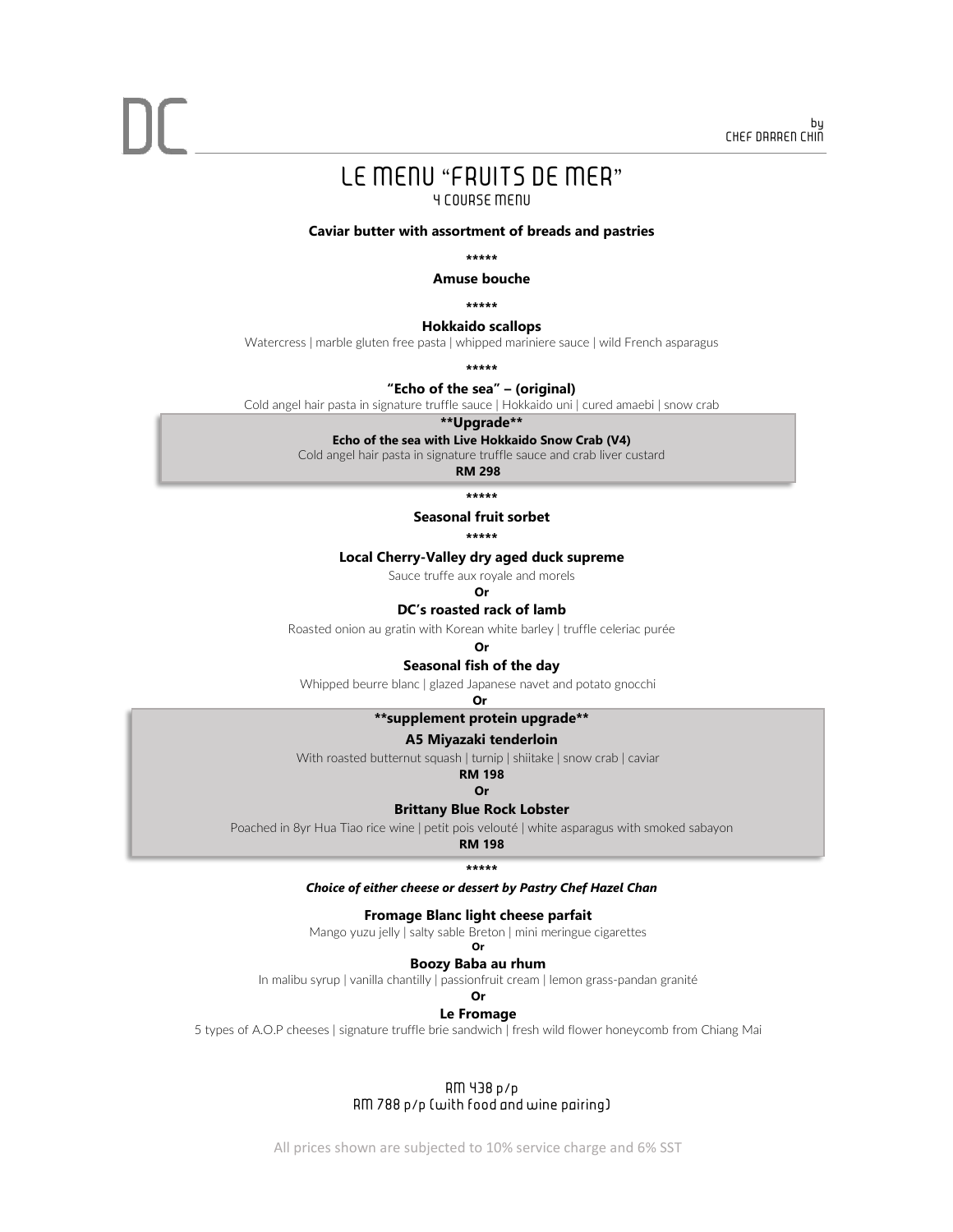



**VEGETARIAN** 

**Amuse bouche**

\*\*\*\*\*

#### **Glazed white asparagus from Loire, France**

Wrapped in lettuce | smoked sabayon and roasted buckwheat

\*\*\*\*\*

#### **Potato gnocchi with glazed turnips**

Morels mushrooms | watercress | whipped beurre blanc sauce

\*\*\*\*\*

#### **White onion au gratin**

with Korean white barley and potato espuma | crispy shallots

\*\*\*\*\*

#### **Braised celeriac in vegetarian demi jus**

With pommes anna | tamarind reduction

\*\*\*\*\*

#### **Roasted butternut squash**

Shimeji mushroom | navet | shiitake dashi broth

\*\*\*\*\*

#### **Seasonal fruit sorbet**

#### \*\*\*\*\*

#### **Meatless carbonara-fresh tagliatelle egg pasta**

Salted kombu | roasted chilli-eggplant | noras peppers

\*\*\*\*\*

#### *Choice of either cheese or dessert by Pastry Chef Hazel Chan*

#### **Fromage Blanc light cheese parfait**

Mango yuzu jelly | salty sable Breton | mini meringue cigarettes **Or**

#### **Boozy Baba au rhum**

In malibu syrup | vanilla chantilly | passionfruit cream | lemon grass-pandan granité

#### **Or**

#### **Le Fromage**

5 types of A.O.P cheeses | signature truffle brie sandwich | fresh wild flower honeycomb from Chiang Mai

RM368 p/p RM718 p/p (with food and wine pairing)